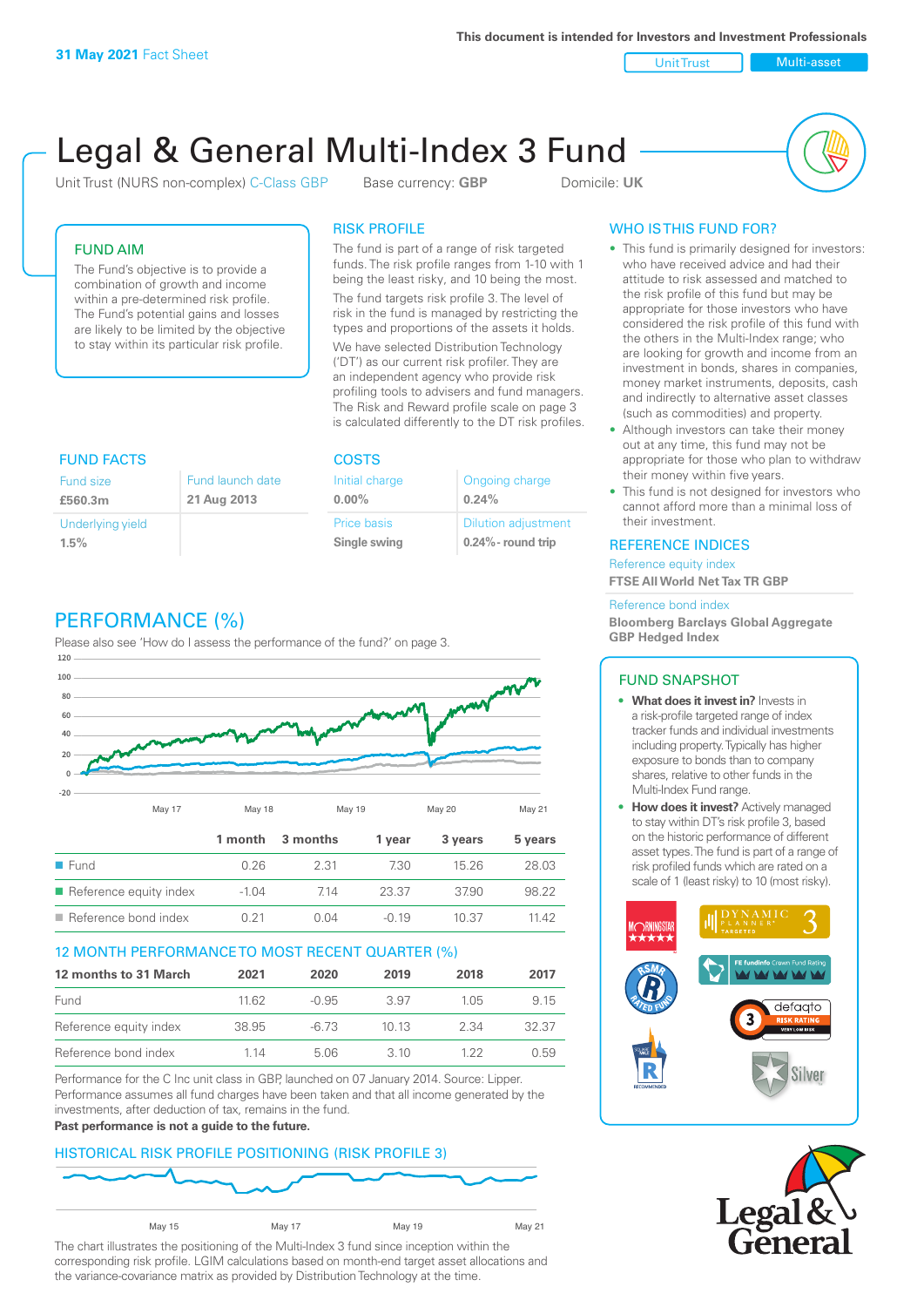# Legal & General Multi-Index 3 Fund

Unit Trust (NURS non-complex) C-Class GBP

# PORTFOLIO BREAKDOWN

All data source LGIM unless otherwise stated. Totals may not sum due to rounding.





#### FUND MANAGERS

The fund managers have responsibility for managing the multi-index fund range. They are part of the Multi-Asset Funds (MAF) team in LGIM. This team focuses on designing and managing multi-asset funds that are tailored to match the specific objectives of various client types. The team sits within a wider Asset Allocation team which combines both depth of experience with a broad range of expertise from different fields, including fund management, investment consulting and risk management roles.

# TOP 10 HOLDINGS (%)

| Cash                                                   | 15.5 |
|--------------------------------------------------------|------|
| L&G Sterling Corporate Bond Index Fund                 | 8.5  |
| L&G All Stocks Gilt Index Trust                        | 8.5  |
| <b>LGIM Global Corporate Bond Fund</b>                 | 7.0  |
| L&G UK Index Trust                                     | 5.0  |
| <b>L&amp;G US Index Trust</b>                          | 4.8  |
| L&G Japan Index Trust                                  | 3.5  |
| L&G High Income Trust                                  | 3.0  |
| L&G Global Infrastructure Index Fund                   | 2.8  |
| L&G Emerging Markets Government Bond (US\$) Index Fund | 2.5  |